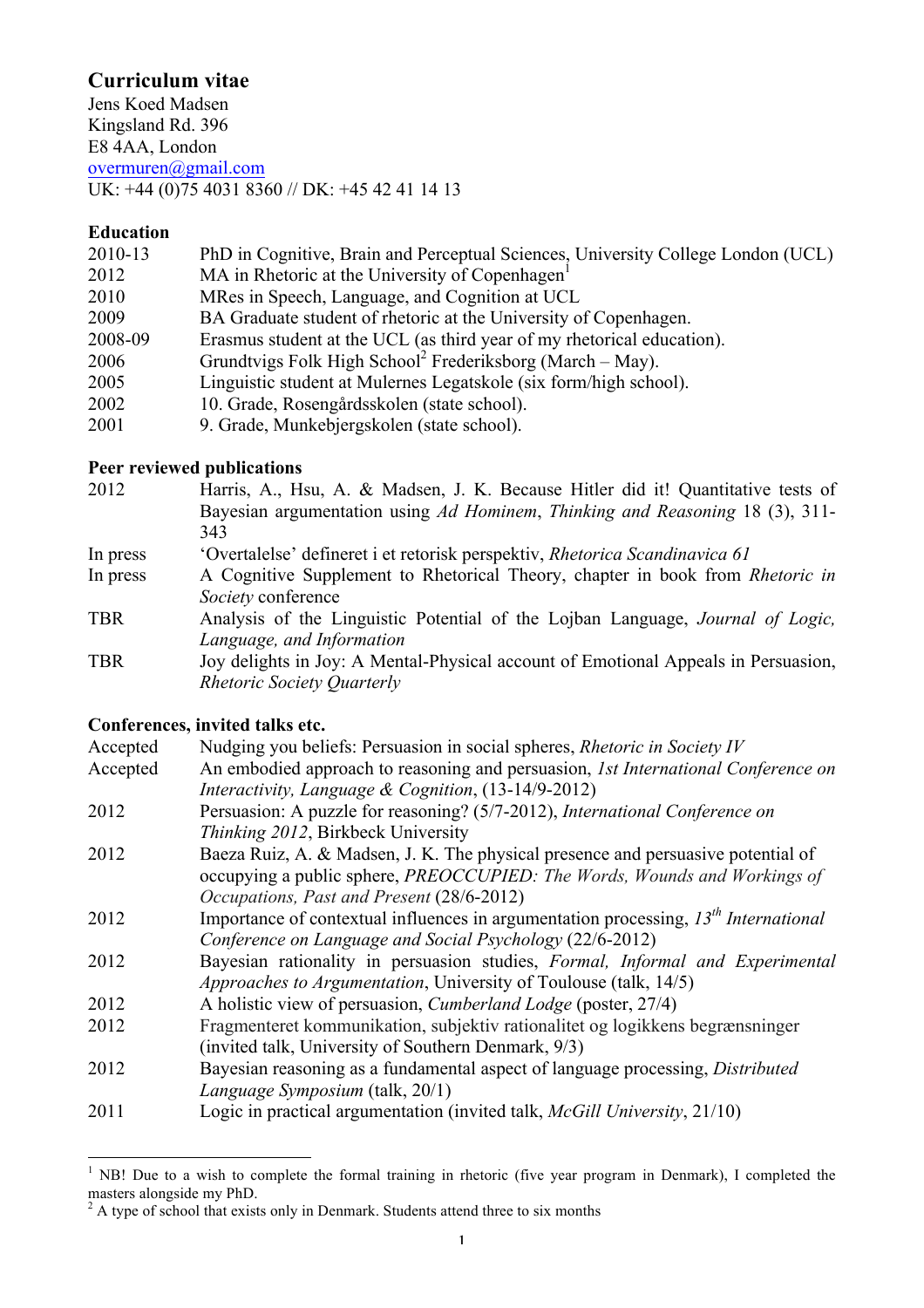- 2011 Persuasion, Vigilance, and Style *ECREA Interpersonal Communication and Social Interaction Conference 2011* (talk, 9/9)
- 2011 Eksperimentel tilgang: Et indledende oplæg, (invited talk, *Syddansk Universitet*, 7/8)
- 2011 Challenges of persuasion, *Cumberland Lodge* (talk, 5/5)
- 2011 Cognitive Analysis of Persuasive Communication, *Variation in Language Processing* (talk, 12/4)
- 2011 A Cognitive Supplement to Rhetorical Theory, *Rhetoric in Society III* (talk, 27/1)
- 2011 Mckillen, A. & Madsen, J. K. The Linguistics of Internet Memes: Accounting for the Syntax and Pragmatics of 'Fail', *9th International Conference on Arts and Humanities* (poster, 10/1)
- 2010 Cognitive Theories as a Supplement to Persuasion Theory, *UCL* (poster, 19/9)

## **Misc. publications**

| Forthcoming | Midnight Lights in the City of London, Play written with Ragnhild Freng Dale      |
|-------------|-----------------------------------------------------------------------------------|
| 2011        | Lad os tage en dyb, sproglig indånding, commentary, Berlingske Tidende, p. 23     |
| 2011        | Tabte muligheder I forskeruddannelsen, Op-Ed, Politiken                           |
| 2010        | Den amerikanske tradition I nye klæder, <i>RetorikMagasinet</i> no. 78, pp. 31-35 |
| 2010        | Moderne analytisk sprogfilosofi: Introduktion til relevansteori, Tanken (Danish   |
|             | Philosophical Magazine), no. 1, pp. 9-12                                          |
| 2009        | Tack och lov att han är borta, translation of "Fucking Funeral" in the Swedish    |
|             | RetorikMagasinet, no. 39/40, pp. 35-39.                                           |
| 2008        | Fucking Funeral, <i>RetorikMagasinet</i> no. 69, pp. 31-35.                       |
| 2008        | Kommunikation med potentiale til mere, RetorikMagasinet no. 69, pp. 26-27.        |
| 2007        | Når Journalistikken vil noget mere, RetorikMagasinet no. 66, November, pp. 4-7.   |
| 2006        | 69 poems of love and hate $-$ Y-generationen slår til, Eksperimentalforlaget      |
|             | [collection of poetry], 89 pages.                                                 |

### **Co-authored talks etc**

2011 Harris, A., Hsu, A. & Madsen, J. K. Hitler did it! A quantitative test of a Bayseian approach to source characteristics in argumentation, *European Conference on Cognitive Science* (talk, 9/4)

### **Teaching and marking experience**

2012 Demonstrator: Introduction to Psychological Experiments, UCL (supervise and mark lab reports)

### **Conferences organised**

- 2012 Post-graduate Peer Group Conference, *Cumberland Lodge*, UK
- 2010 Assistant organizer at "Relativity of Value" Conference, UCL

### **Work and more**

- 2012 Organizer of London Interactivity Society 2011 Doctoral student member of Graduate Research Committee and Student-Staff Consultative Committee (SSCC, specifically: PhD), Division of Psychology, UCL
- 2011 Organizing member of Postgraduate Peer Group, UCL
- 2010 Assistant at *Behavioral Economics Summit*, Institute of Practitioners in Advertising
- 2010 Associate translator, Attic Translations, UK
- 2009 Student member of the SSCC (specifically: MRes), UCL
- 2009 Founder of JensKoed, Communication company in London
- 2009 Communication consultant for Capitalize (PR company, London) hired to give courses in effective rhetorical communication.
- 2008 Assisting student at the University of Southern Denmark.
- 2008 Student member of the SSCC (specifically: Rhetoric).